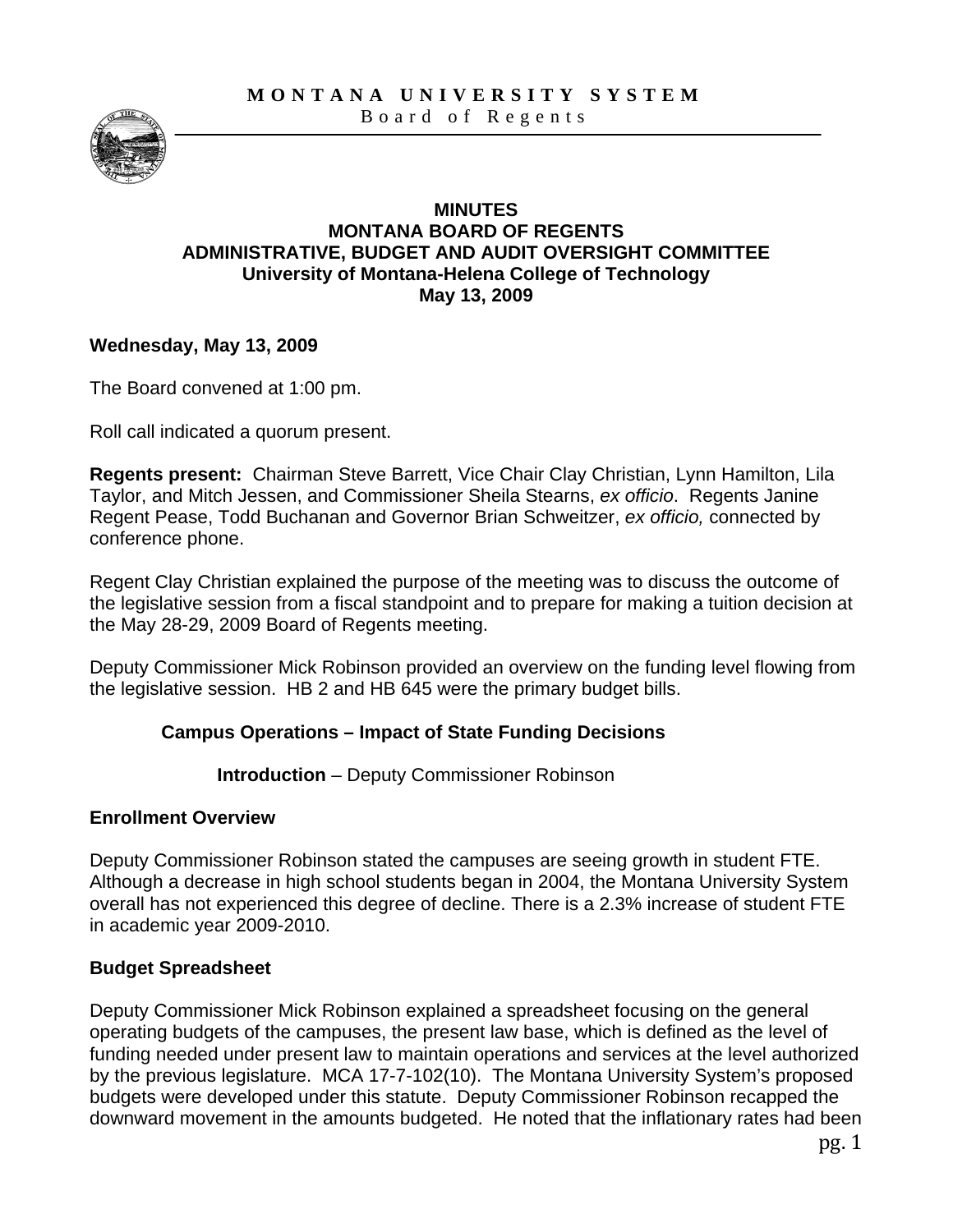documented and realistic. As the legislative session progressed, however, the Montana University System (MUS) put together a proposal that was the bottom line necessary to maintain current services. The amount of additional state funding at the bottom line funding level for FY10-11 was \$17.65 million, which included the projected increases in health insurance premiums and the annualized pay increases into the next biennium. That amount was an extremely conservative level of funding, yet was a level of funding that was acceptable for operational purposes. Deputy Commissioner Robinson stated that at that level, the campuses were going to have to make reductions in services regardless. This level was approved by the House, but the Senate implemented an across-the-board 2% reduction funding cut. The impact for the Montana University System is \$7.2 million. Program 9 reduction, (educational units) was \$5.3 million.

Commissioner Sheila Stearns clarified that the 2% cut made in the Senate at the end of the legislative session was in addition to the reduction the House had already made to the MUS budget.

Regent Lynn Hamilton noted that there were no assumptions listed in the bottom line regarding salaries. Deputy Commissioner Robinson said that was correct, although some present law increases were associated with compensation. He added that the annualized salaries were not funded in HB 2 at all, nor were they included in the governor's December 15 executive budget.

Regent Steve Barrett said the Montana University System is \$11 million short of what its budget needs to be.

Deputy Commissioner Robinson explained Program #4, which pertains to funding for the community colleges. He noted that the community colleges were funded at a higher level for present law increases than the rest of the university system and, as a result, are funded close to the present law levels proposed.

#### **Campus Presentations**

• UM-Missoula

President George Dennison said the indicators for the academic year 2010-2011 showed that enrollment should remain steady. He detailed reductions that would need to be implemented. Reductions will affect travel, equipment purchases, and departmental operating budgets, as well as require the campus to defer filling positions, including faculty, police officers, accountants, secretaries, carpenters, and electricians. He added that the effect will be a reduction in instruction faculty, resulting in fewer classes and larger class sizes.

• MSU-Bozeman

President Geoff Gamble stated the MSU budget is well below peer funding levels, yet their faculty productivity is well above peer levels. If tuition remains steady, there will be fewer class sections offered, requiring them to stretch offered classes over a longer period of time, which will affect students' schedules. MSU impacts of a possible tuition freeze would result in lowered capital expenditures, travel, and supplies. President Gamble said MSU would probably need to make a blend of cuts from classified, administrative, professional and tenure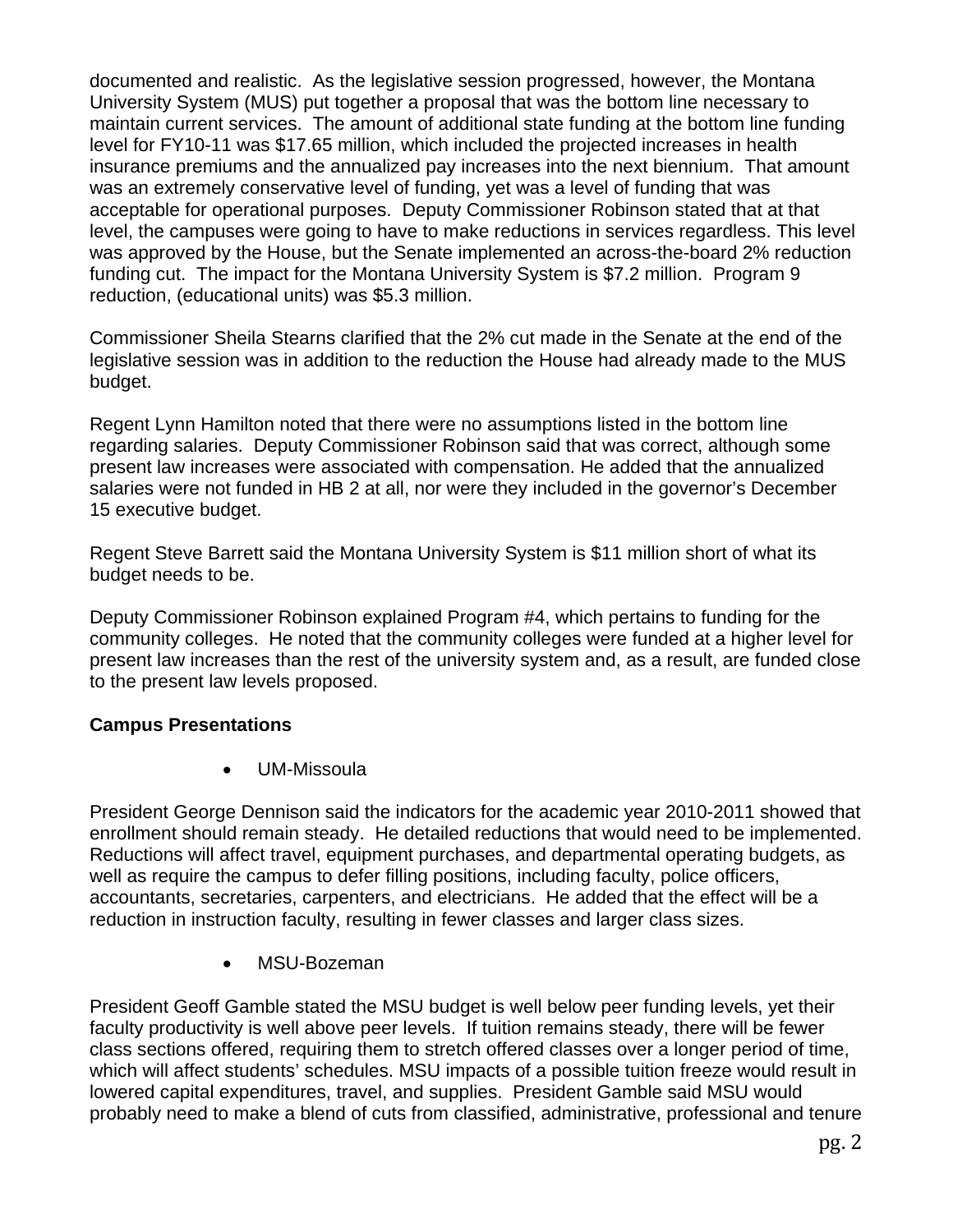track employees. He estimated there would probably be a reduction of 60 people. President Gamble noted that the Extension Service has no budget to fill vacant positions. Current vacancies will remain vacant.

Regent Taylor asked how far non-resident tuition can be raised. Presidents Dennison and Gamble responded that they measure non-resident tuition against twenty other peer institutions to arrive at a realistic amount for non-resident tuition.

• Montana Tech of the UM

Chancellor Frank Gilmore highlighted the break-down of their enrollment increase – 74 resident and 174 non-resident. For this amount, Chancellor Gilmore explained, Montana Tech should add sixteen faculty members, but they have instead only added six faculty. Impacts of a tuition freeze would be to eliminate one-time-only (OTO) funding and maintenance projects, reduce enrollment contingency, result in the filling of critical positions only, and possibly require use of reserves. The impact to the Bureau of Mines and Geology would be the loss of a research position in the Billings office, loss of service to the public, and reductions in operations and travel.

• MSU-Billings

Chancellor Ron Sexton said that without additional resources, the campus will not be able to do any additional workforce training. He stated concerns with receiving one-time-only funding, including the concern of getting the money back into the base budget in the next biennium due to the large amount of OTO funding. Chancellor Sexton noted that planning for 2012 and beyond remains uncertain because of implications related to OTO funding and a possible tuition freeze. Impacts of a tuition freeze would include reductions in travel, marketing, and communications budgets as well as reductions in library acquisitions, fewer classes, and fewer sections. Chancellor Sexton told the board his campus has presently implemented a hiring freeze until they know the decision on a tuition increase. As a result of the reductions, there will be delays in graduation for some students. He said MSU-Billings would eliminate the medical assisting programs at the College of Technology and face reductions in administrative support and classified positions, resulting in a reduction of close to twenty-seven FTE overall.

Regent Barrett stated the importance of looking at systemic changes because Montana is already the lowest cost producer in the country.

• UM Western

Dean Anneliese Ripley, UM-Western, explained the successful impact of Experience One on their campus which has resulted in an enrollment increase of twelve percent. Impacts of a tuition freeze would include a combination of: a reduction in enrollment contingency, number of tuition waivers, and operating costs, as well as offering fewer upper division courses. UM-Western would also need to reduce seven employees.

• MSU-Northern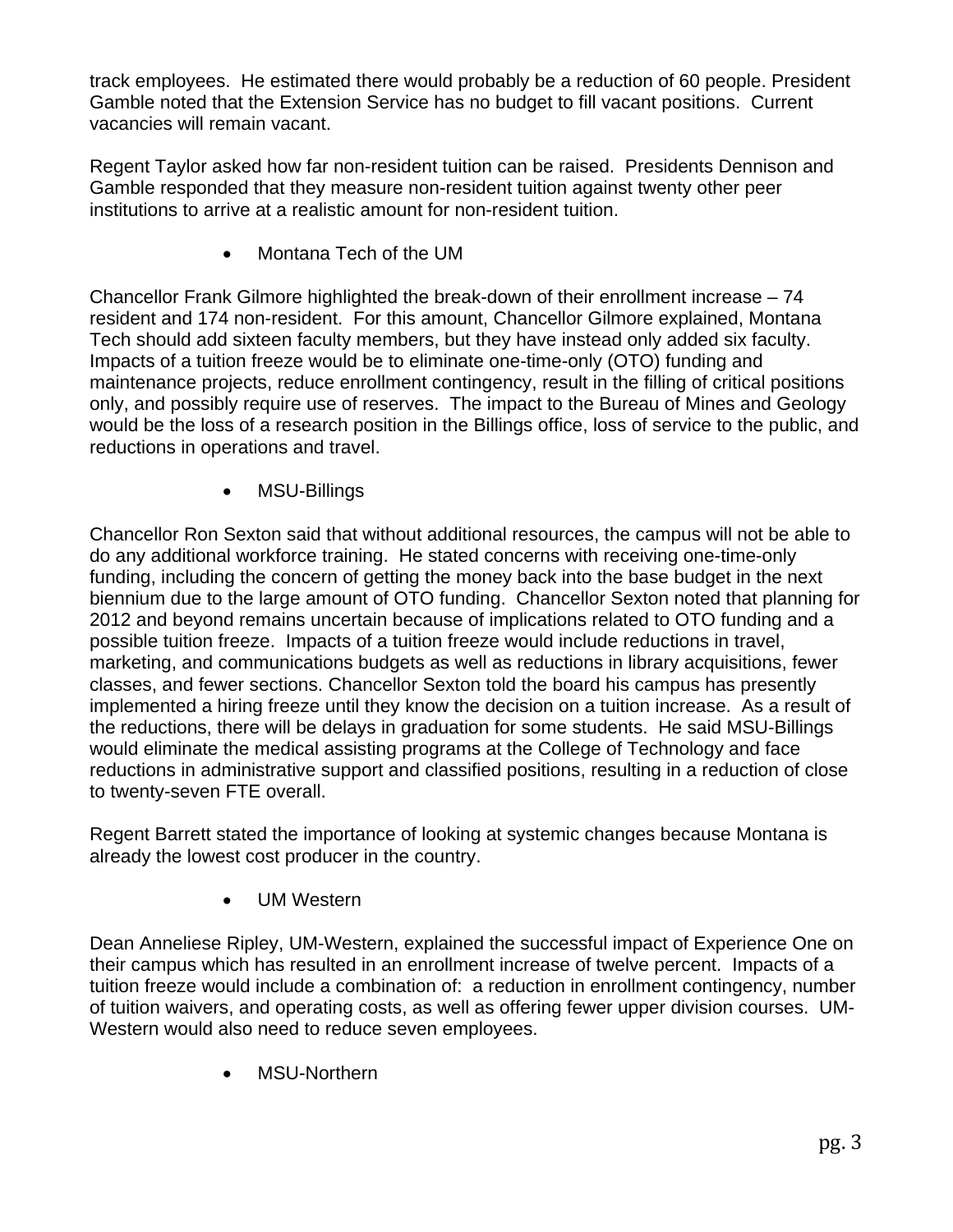Interim Chancellor Rolf Groseth said MSU-Northern has already made \$350,000 in personnel adjustments over the past 24 months. Impacts of a budget gap would be: reduction of letters of appointment employees and adjunct faculty, reduction of independent study courses, and opportunity based vacancy savings layoffs. The reductions will cause delays in graduation for students.

Regent Hamilton asked if this would double the number of personnel reductions that they've already made in the past two years and Chancellor Groseth responded yes. Chancellor Groseth added that MSU-Northern has also discussed possible furloughs for employees.

• UM-Helena COT

Dean Daniel Bingham said the College of Technology is projecting increased growth. The impacts of a tuition freeze would be to eliminate the enrollment contingency and cut operational costs and tuition waivers.

Regent Pease expressed concern about the effect of making reductions that are critical to the delivery of services.

• MSU-Great Falls COT

Interim Dean Joe Schaffer told the board his campus has seen enrollment growth, with a ten percent increase since FY07. Impacts of a restricted budget would be the closure of some programs, a modification of others, and a reduction of the COT's operations budget. Dean Schaffer said they cannot sustain the current level of growth and responsiveness without additional revenue.

• Dawson Community College

President Jim Cargill told the board that Dawson Community College (DCC) has had an increase in enrollment, but that the enrollment increase they have seen is not tied to the economic downturn. President Cargill said DCC has already made significant cuts in the past three years. He stressed that students at DCC will go across the border into North Dakota if the price is not right at DCC.

• Flathead Valley Community College

President Jane Karas said there are challenges of increased unemployment in the Flathead Valley. Flathead Valley Community College has seen enrollment growth with dislocated workers and part-time students.

• Miles Community College

Tad Torgerson, Dean of Administration and Budget Director, said the Miles Community College (MCC) board voted to not increase tuition and fees, based upon approval by the BOR. Mr. Torgerson expressed concern of how to balance the MCC budget without an increase in revenue. MCC is projecting a modest enrollment growth. They have already eliminated two positions and have re-aligned other positions to fill those job duties. Mr. Torgerson said MCC has discontinued some grant programs that were not aligned with their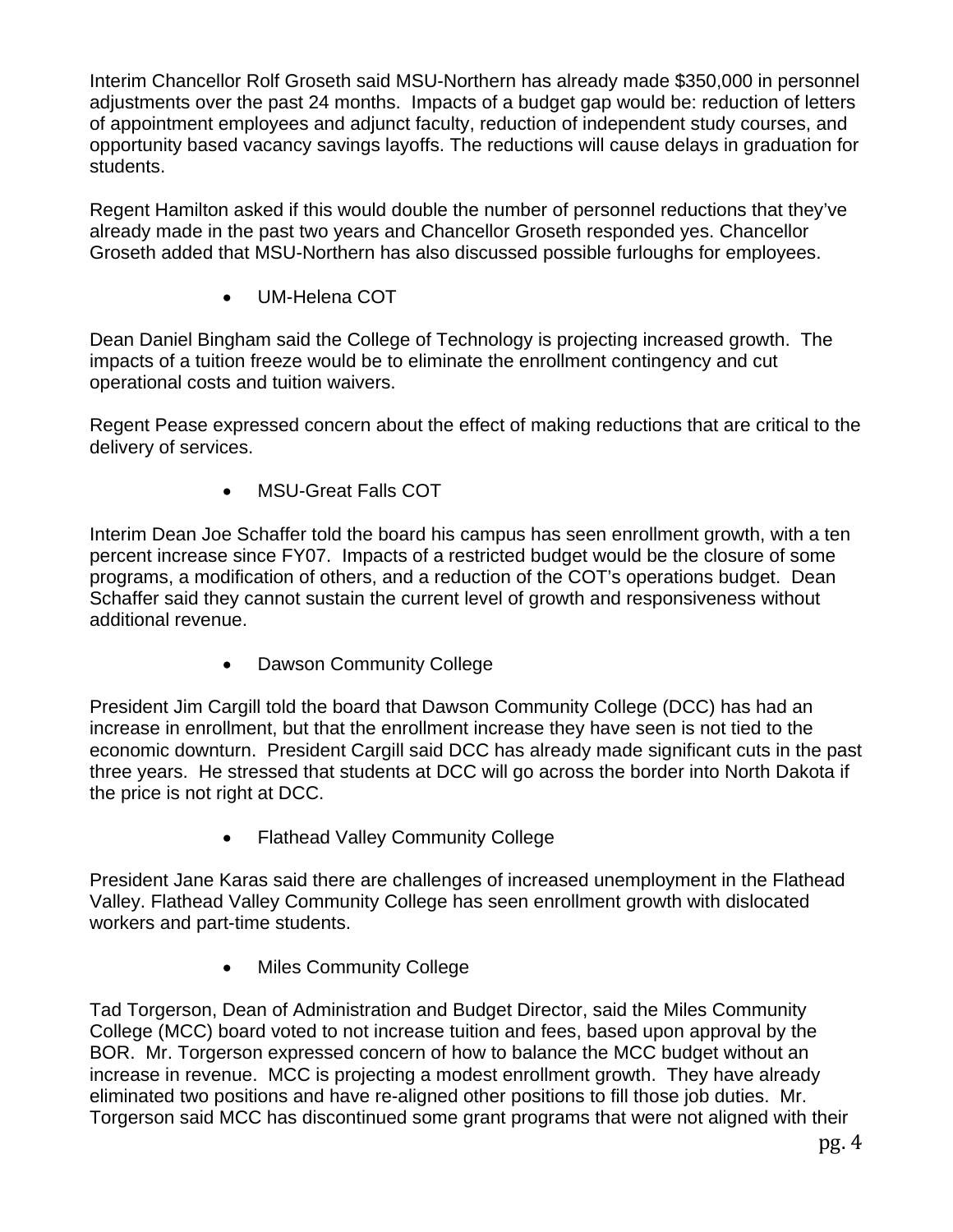mission and is looking at possible reductions in professional development. He added that MCC will use the OTO funds for maintenance projects.

# **Discussion**

Commissioner Stearns said this was an opportunity for the regents to see the impact on the campus budgets and to think it over prior to the May Board of Regents meeting when the regents decide if there will be a tuition increase and, if so, what percentage. She encouraged the regents to call the campuses or the commissioner's office if they have additional questions prior to the May 28-29, 2009 meeting in Great Falls.

Discussion centered on the following:

- Maintaining the status quo is not possible with the current budget.
- There will be inevitable cuts even if there is a tuition increase.
- Access and affordability remain a challenge.
- A helpful approach would be to have a standard format for all the campuses when presenting the effects of reduced budgets.
- Caution to all to remember that a large portion of the money the MUS will be receiving for FY2010-2011 is one-time-only funding.
- Need to think of systemic changes and of new ways to meet the demands.
- A reminder that the budget the BOR approved is significantly different than the current budget presented.
- The board needs to act strategically as a board to give the campuses direction. If not, the legislative process will determine the actions.
- The board needs to define the role and mission of the campuses.
- A reminder of the Board of Regents' role in determining the control they have over the budgets and funding.
- The legislature and the governor have done what they think they can do, but now the responsibility of the board comes into play.
- Need to evaluate the campuses based on the strategic plan and being deeply rooted in the campus mission.

Deputy Commissioner Robinson addressed reallocation and the key point brought up by regents of the 2% reduction across the board in general funds. The effect of this varies from campus to campus and adversely impacts the two-year campuses or smaller campuses, as compared to the larger four year campuses. Enrollment trends for the campuses are also a reallocation issue.

## **Public Comment**

- Matthew Finnell, President of the Associated Students of The University of Montana (ASUM) urged the regents to consider tuition increases. He admitted there is a concern when tuition and fees increase, however, he also understands the importance of and need to maintain quality education. It is imperative to remain competitive.
- Katie Hansen, Vice President of the Associated Students of Montana State University (ASMSU) said the primary concern is the quality of education. She said she trusted that a tuition increase will augment negative impacts of stretched budgets, which would result in less advising of students, professors that are tired and stressed, larger